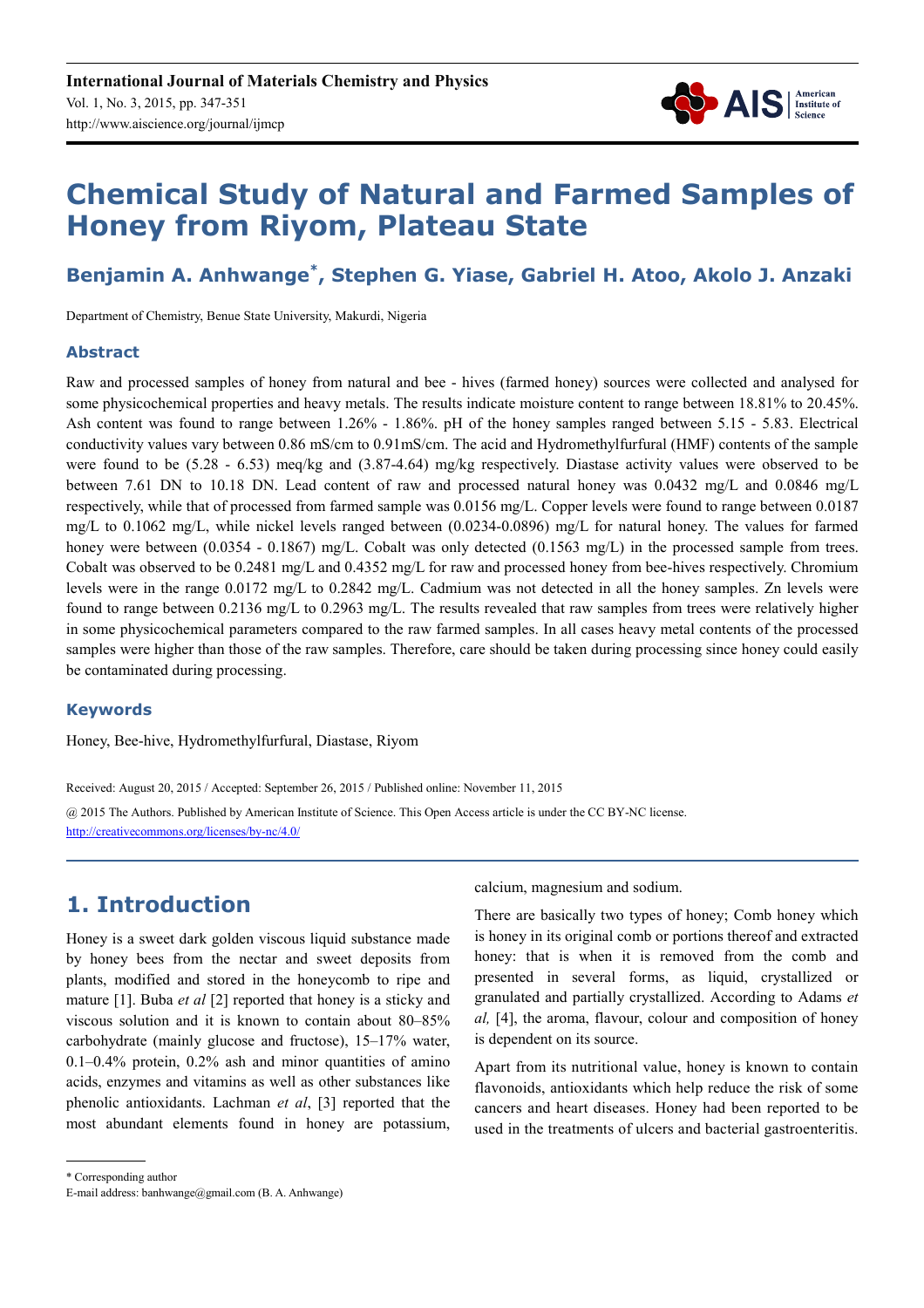It has antibacterial properties; it impedes the growth of food-borne pathogens such as *E. coli* and *salmonella*. It is known to fight certain bacteria such as *Staphylococcus aureus* and *Pseudomonas aeruginosa*. It is also known for the treatment of coughs and throat irritation. Antibiotic activities of honey are based on its ability to dehydrate bacteria and hence render them inactive [5]. Honey had been found to contain some enzymes which produce hydrogen peroxide that kills bacteria.

Considering the importance of honey for both nutritional and medicinal value, honey farming has become a profession for most ruler dwellers. They usually keep bees hives which later produces honey for commercial purposes. Although bees as agents of pollination suggests that they may also be a good source of heavy metal contamination. Bees contribute immeasurably in the contamination of honey through the transfer of these metals from nectar, pollens, flowers and calyx of plants that might have been contaminated by heavy metals to the honey [5, 6, 7]. Also, since production and selling of honey has become a lucrative business in Nigeria, many of the honey dealers sometime adulterate the honey by addition of some chemical substances that could endanger the health of the consumers or introduce heavy metals through the process of addition of these chemicals. Occasionally, honey may be contaminated by heavy metals during processing, since most of them employ crude methods of processing.

This study therefore considers the assessment of both raw and process honey from trees (natural honey) and from beehive (farmed honey) obtained from Hawan Kibo hills of Riyom L.G.A Plateau State, Nigeria with the aim of checking the purity and levels of heavy metal contamination.

### **2. Materials and Methods**

#### **2.1. Samples Collection**

Samples of raw and process honey from natural source (from tree) and from bee-hives were collected from Hawan Kibo hills in Riyom L.G.A Plateau State, Nigeria in April, 2014. Unwanted materials such as wax sticks, dead bees and particles of combs were removed by straining using cheese cloth before analysis.

Moisture Content and ash contents were determined using the method described by AOAC [8].

#### **2.2. Determination of Total Solids**

Percentage total solids of each sample were determined using the following formula:

Total solids 
$$
(\%) = 100 - \text{Moisture content}
$$

#### **2.3. Determination of pH**

The pH values of the honey samples were measured using pH meter (Equiptronics digital pH meter model EQ-610). 10% aqueous solution of the honey was prepared by weighing 10 g of honey and diluting with 90 mL of distilled water. The mixture was stirred thoroughly using glass rod. The pH electrode was inserted into the solution and the reading was recorded as it stabilizes. Before use, the pH meter was calibrated at pH 4.0 and 7.0 using standard buffer solutions [9].

#### **2.4. Determination of Conductivity**

Electrical conductivities of the honey samples were measured using digital conductivity/pH meter model EQ-610. 10% aqueous solution of the honey samples was prepared by weighing 10 g of honey and diluted with 90 mL of distilled water. The mixture was stirred thoroughly using glass rod. The glass rod electrode was dipped into the solution. The reading was recorded as it stabilizes. Three replicates determination were carried out and average was taken [10].

#### **2.5. Determination of Titratable Acidities [12]**

10 % aqueous solution of the honey was prepared by weighing 10 g of honey and diluting with 90 mL of distilled water. 25 mL of the sample was titrated against 0.1M NaOH solution using phenolphthalein as indicator until the solution turned colourless and persisted for at least 10 seconds. The relative amount of titratable acid was determined using the mathematical formulae: Titratable acid  $(\% )$  = [Titre value x morality x 9] **/** [Volume of sample].

#### **2.6. Determination of Hydroxymethylfurfural (HMF)**

HMF was determined spectrophotometrically according to the method described by White [12]. 5.0 g of undiluted honey was dissolved in 25 mL of distilled water, transferred quantitatively into a 50 mL volumetric flask, followed by the addition of 0.5 mL of Carrez solution I and 0.5 mL of Carrez solution II and made up to 50 mL mark with distilled water. The solution was filtered through filter paper, rejecting the first 10 mL of the filtrate. Aliquots of 5.0 mL were placed in two test tubes; to one tube was added 5.0 mL of distilled water (sample solution); to the second was added 5.0 mL 0.2% sodium bisulphate (reference solution). The absorbance of the solutions at 284 and 336 nm was determined using a UV–visible spectrophotometer. The quantitative value of HMF was calculated using the formula:

HMF (mg/kg) =  $(A284 - A336) \times 149.7 \times 5 \times D/W$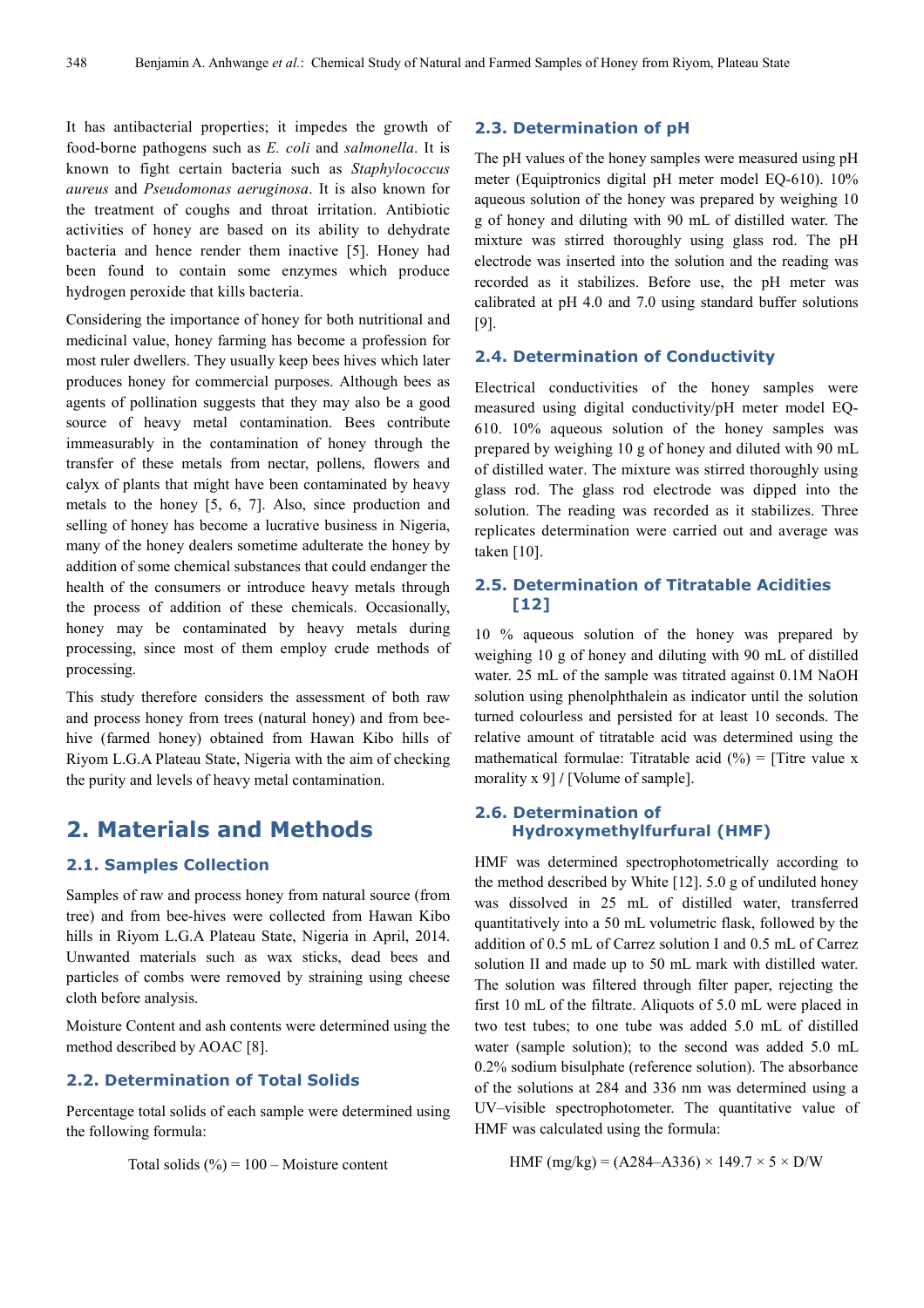#### **2.7. Determination of Diastase Activity**

The diastase activity was determined in accordance with the method of described by White [12]. 5 g of honey was dissolved in 15 mL water; then 2.5 mL of acetate buffer (pH 5.3) was added and transferred to a 25 mL volumetric flask. 10 mL of this solution was then mixed with 5 mL of 2% starch solution in a test tube and incubated at 40°C for 15 minutes. After 5 minutes, 1mL of the solution was taken and  $7.0\times10^{-4}$  meq/l of iodine solution was added. The absorbance was then read in a spectrophotometer at 660 nm until readings obtained were less than 0.235 absorbance units. The unit of diastase activity, the Schade unit, is defined as that amount of enzyme which will convert 0.01 gram of starch to the prescribed end-point in one hour at 40°C under the conditions of test. Results are expressed in Schade units per gram of honey. The diastase activity was calculated and expressed as Diastase Number (DN).

#### **2.8. Digestion of Honey Samples for Metal Analysis**

2 g of samples were placed in a dry and clean digestion tube. 10 ml concentrated  $HNO<sub>3</sub>$  was added and the mixture thoroughly mixed by stirring and placed on the digestion block whose temperature was gradually increased up to  $100^{\circ}$ C and maintained for 1.5 hours for complete oxidation. The temperature was then raised to 200°C and the sample heated to near dryness to complete the destruction of organic matter. 2 ml of  $HNO<sub>3</sub>$  was then added and the reaction mixture heated to a final volume of 5ml and filtered and transferred into a 100 ml volumetric flask. The flask was filled to mark with de-ionized water. The solution was then transferred into clean, dry plastic bottles for analysis. A blank solution was prepared by subjecting 2 ml of de-ionized water through the same process. All the samples were digested in triplicates. The concentrations of Pb, Cu, Ni, Co, Cr, Cd and Zn in the final solution were determined by atomic absorption spectrometer (AAS) (iCE 3000 series).

## **3. Results and Discussion**

The moisture content of the raw and processed honey from trees and bee-hives was found to range between 18.81% to 20.45% (Table 1 and 2). There was significant difference in the moisture content of the honey at  $(p < 0.05)$ . The results also indicate the moisture content of processed honey from the bee-hives to be higher. This could be traceable to adulteration during processing. Although, all the values are below the maximum limits (21%) accepted by the WHO and Codex Alimentarius. The lower value of moisture obtained in this study could probably be attributed to the time of harvest, besides; it implies that the honey from this area could be store for long time with minimal attack by micro-organisms.

The ash content of the raw and processed honey from the natural source was found to be 1.26% and 1.66% respectively (Table 1), while that from the bee-hives (Table 2) was 1.36% and 1.86% for raw and processed honey respectively. There was no significant difference in the ash content of the samples. The differences in soil texture and atmospheric conditions as well as the type and physiology of each plant could be responsible in the variation in ash content among honey samples [13]. Higher ash content is an indication of higher micro and macro nutrients composition of honey [1].

The pH value of the raw and processed honey from the natural source (Table 1) was found to be 5.63 and 5.83 respectively, while that from the bee-hives (Table 2) was 5.15 and 5.63 for raw and processed respectively. There was no significant difference in pH values of raw and processed honey from the natural source. The pH of honey samples analysed compared favourably with samples from other geographical locations. According to Buba [2], the acidic pH of honey is desirable because acidification promotes wound healing by causing oxygen release from haemoglobin. In addition, the pH of honey is low enough to prevent growth of many species of bacteria on wounds. Honey pH can provide a good indication of its botanical origin and it can also be used for the prediction of honey degradation during storage. Honeys with pH ranging from 3.5 to 4.5 are said to originate from nectar of plants.

The conductivities of the raw and processed honey from natural source (Table 1) was observed to varied between 0.91 mS/cm to 0.86 mS/cm , while that from bee-hives (Table 2) was 0.90 mS/cm and 0.86 mS/cm respectively. There was no significant difference in the electrical conductivities of the samples at p<0.05. Conductivity of honey depend on ash and acidic contents, i.e. the higher the ash and acid contents, the higher the conductivity. The conductivity data in this study shows that all the samples fall within the range required by the international standards. Conductivity is a good criterion for determining botanical origin of honey and recently, it is determined in routine honey quality control instead of the ash content. On comparative basis the conductivity data obtained in this work are higher than those reported for some commercial Nigerian honeys; 0.02 to 0.06 mS/cm with an average of 0.03 mS/cm [14].

Acid values were found to range between 5.28 meq/kg to 6.53 meq/kg (Tables 1 and 2). These values are far less than the 50meq/kg acceptable. All the values observed were below the acceptable limits, this is an indication of rawness of the honey samples. High acidity can be indicative of fermentation of sugars into organic acids [15].

The Hydromethylfurfural (HMF) content of raw and processed honey from natural source (Table 1) was observed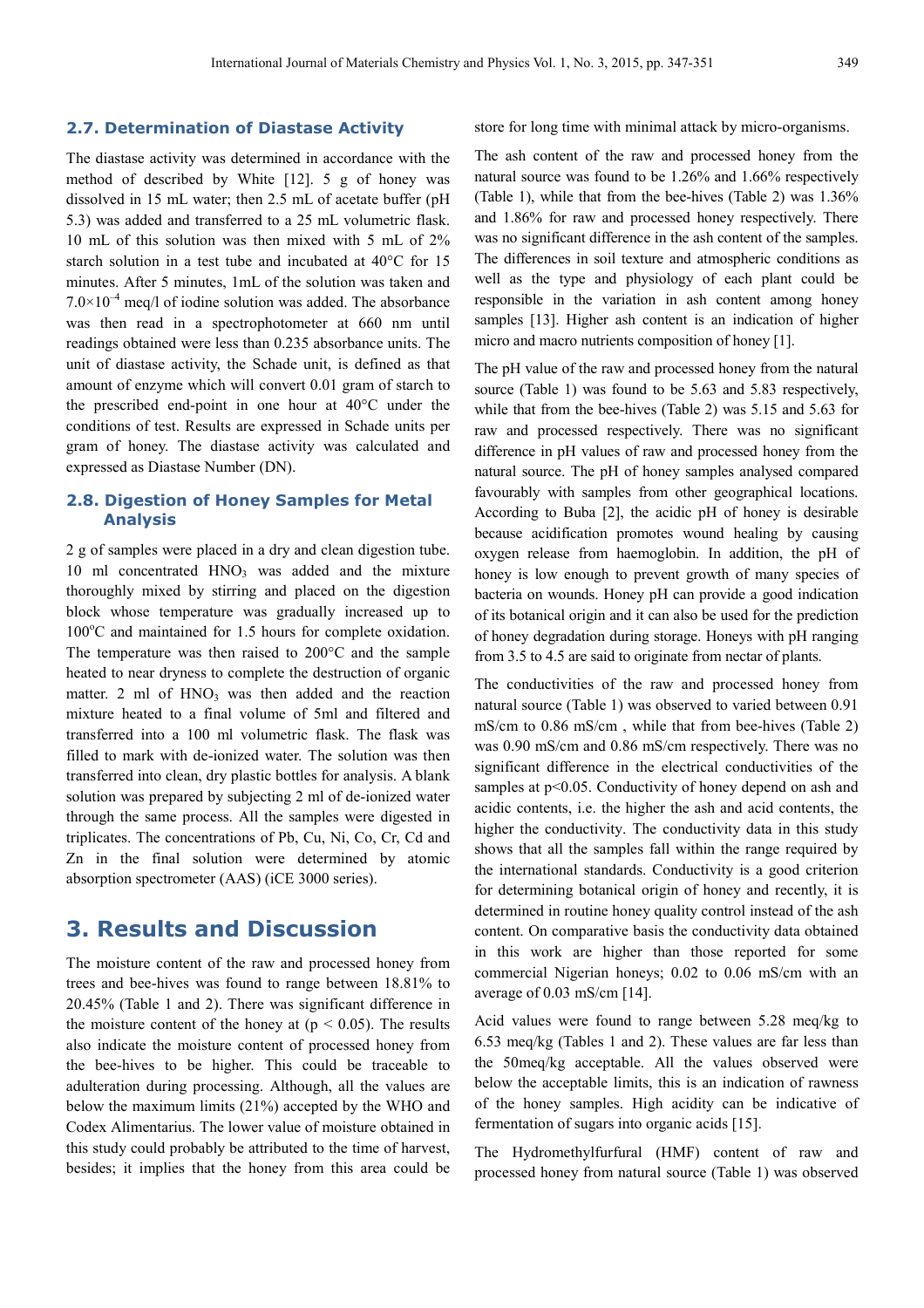to be 4.51 mg/kg and 4.64 mg/kg respectively, while that from bee-hives was 3.87 mg/kg for raw and 4.15 mg/kg (Table 2) for processed respectively. The results also shows that all the honey samples analysed had HMF contents within the specifications of international standards; i.e., not more than 40mg/kg. Hydromethylfurfural is a decomposition product of fructose and it is found only in trace amount in raw honey. However, its concentration increases with storage and prolonged heating of honey [2]. Other factors that can increase the concentration of HMF in honey are; pH, storage temperature, moisture, acidity, metals, amino acid and simple sugars (glucose and fructose).

| <b>Table 1.</b> Physicochemical properties and heavy metals of Natural honey (from Trees). |  |  |
|--------------------------------------------------------------------------------------------|--|--|
|                                                                                            |  |  |

| <b>Parameters</b>           | Raw                 | <b>Processed</b>   | [39] WHO limits   | [39] CODEX limits |
|-----------------------------|---------------------|--------------------|-------------------|-------------------|
| Moisture $(\% )$            | $18.81 \pm 0.39$    | $19.23 \pm 0.72$   | 21.0              | 21.0              |
| Ash $(\% )$                 | $1.260 \pm 0.013$   | $1.66\pm0.018$     | 0.04              | 0.06              |
| Total solids $(\% )$        | $81.19 \pm 0.47$    | $80.77 \pm 1.31$   |                   |                   |
| pH                          | $5.63 \pm 0.022$    | $5.83 \pm 0.034$   | Less than $7.00$  | Less than $7.00$  |
| Conductivity(ms/cm)         | $0.91 \pm 0.0045$   | $0.86 \pm 0.020$   | 1.20              | 0.80              |
| Titratable acidity (meg/kg) | $5.29 \pm 0.054$    | $6.53 \pm 0.48$    | 50.0              | 80.0              |
| Hydromethylfurfural (mg/kg) | $4.51 \pm 0.11$     | $4.64\pm0.81$      | 40.0              | 40.0              |
| Diastase activity (DN)      | $7.78 \pm 0.14$     | $7.61 \pm 0.18$    | Greater than 3.00 | Greater than 8.00 |
| $Pb$ (mg/L)                 | $0.0432 \pm 0.893$  | $0.0846 \pm 0.71$  | 0.50              |                   |
| $Cu$ (mg/L)                 | $0.0187 \pm 0.033$  | $0.1062 \pm 0.035$ | $0.05 - 0.50$     |                   |
| $Ni$ (mg/L)                 | $0.0234 \pm 0.082$  | $0.0896 \pm 0.041$ |                   |                   |
| $Co$ (mg/L)                 | ND                  | $0.1563 \pm 0.547$ |                   |                   |
| $Cr$ (mg/L)                 | $0.0196 \pm 0.229$  | $0.2846 \pm 0.238$ | 1.00              |                   |
| $Cd$ (mg/L)                 | ND                  | ND                 | $0.05 - 0.20$     | $0.05 - 0.20$     |
| $Zn$ (mg/L)                 | $0.2267 \pm 0.0016$ | $0.2893 \pm 0.043$ | 5.00              | 5.00              |

ND=Not Detected

**Table 2.** Physicochemical properties and heavy metals of honey from hives (farmed honey).

| <b>Parameters</b>           | Raw                | <b>Processed</b>   | [39] WHO limits   | [39] CODEX limits |
|-----------------------------|--------------------|--------------------|-------------------|-------------------|
| Moisture $(\% )$            | $18.85 \pm 0.15$   | $20.45 \pm 0.11$   | 21.0              | 21.0              |
| Ash $(\% )$                 | $1.36 \pm 0.017$   | $1.86 \pm 0.019$   | 0.04              | 0.06              |
| Total solids $(\% )$        | $81.15 \pm 0.32$   | $79.55 \pm 1.73$   |                   |                   |
| pH                          | $5.15 \pm 0.080$   | $5.63 \pm 0.034$   | Less than $7.00$  | Less than $7.00$  |
| Conductivity $(ms/cm)$      | $0.90 \pm 0.0022$  | $0.86 \pm 0.018$   | 1.20              | 0.80              |
| Titratable acidity (meq/kg) | $5.28 \pm 0.032$   | $5.67 \pm 0.180$   | 50.0              | 80.0              |
| Hydromethylfurfural (mg/kg) | $3.87 \pm 0.110$   | $4.15 \pm 0.160$   | 40.0              | 40.0              |
| Diastase activity (DN)      | $9.06 \pm 0.086$   | $10.18 \pm 0.045$  | Greater than 3.00 | Greater than 8.00 |
| $Pb$ (mg/L)                 | ND                 | $0.0156 \pm 0.84$  | 0.50              |                   |
| $Cu$ (mg/L)                 | $0.024 \pm 0.054$  | $0.0867 \pm 0.035$ | $0.05 - 0.50$     |                   |
| $Ni$ (mg/L)                 | $0.035 \pm 0.117$  | $0.1867 \pm 0.41$  |                   |                   |
| $Co$ (mg/L)                 | $0.2491 \pm 0.99$  | $0.4352\pm0.16$    |                   |                   |
| $Cr$ (mg/L)                 | ND                 | $0.0172 \pm 0.238$ | 1.00              |                   |
| $Cd$ (mg/L)                 | ND                 | ND                 | $0.05 - 0.20$     | $0.05 - 0.20$     |
| $Zn$ (mg/L)                 | $0.2136 \pm 0.015$ | $0.2963 \pm 0.063$ | 5.00              | 5.00              |

#### ND=Not Detected

The diastase activity, calculated as diastase number (DN) for raw and processed honey from tree was 7.78 DN and 7.61 DN respectively (Table 1). The value of diastase activity for bee-hives for both raw and processed honey (Table 2) was 9.06 DN and 10.18 DN respectively. Diastase activity plays an important role in judging quality of honey. A maximum value of 8 diastase units has been set by the Codex Alimentarius Commission as the acceptable limit for international market [l1].

Results of heavy metal content of the honey indicate Pb level to be 0.0432 mg/L and 0.0846 mg/L for the raw and processed natural honey respectively. The lead content of processed bee-hives honey was 0.0156 mg/L. Lead was not detected in raw bee-hives honey. Lead is present in uncontaminated soils at concentrations less than 200 mg/kg but higher levels can be obtained from areas subjected to anthropogenic emissions [6]. Copper levels in honey were found to range between 0.0187 mg/L to 0.1062 mg/L. The results revealed that copper content of the natural honey to be higher than that of the bee-hives. This can be linked to the pollination activities of the bees and assimilation of copper from the soil by these plants since Cu is found naturally in the earth's crust as sulphides, sulphates, sulphosalts, carbonates and other compounds [16].

Nickel was also observed in all the samples at levels of 0.0234 mg/L and 0.0896 mg/L for raw and processed honey